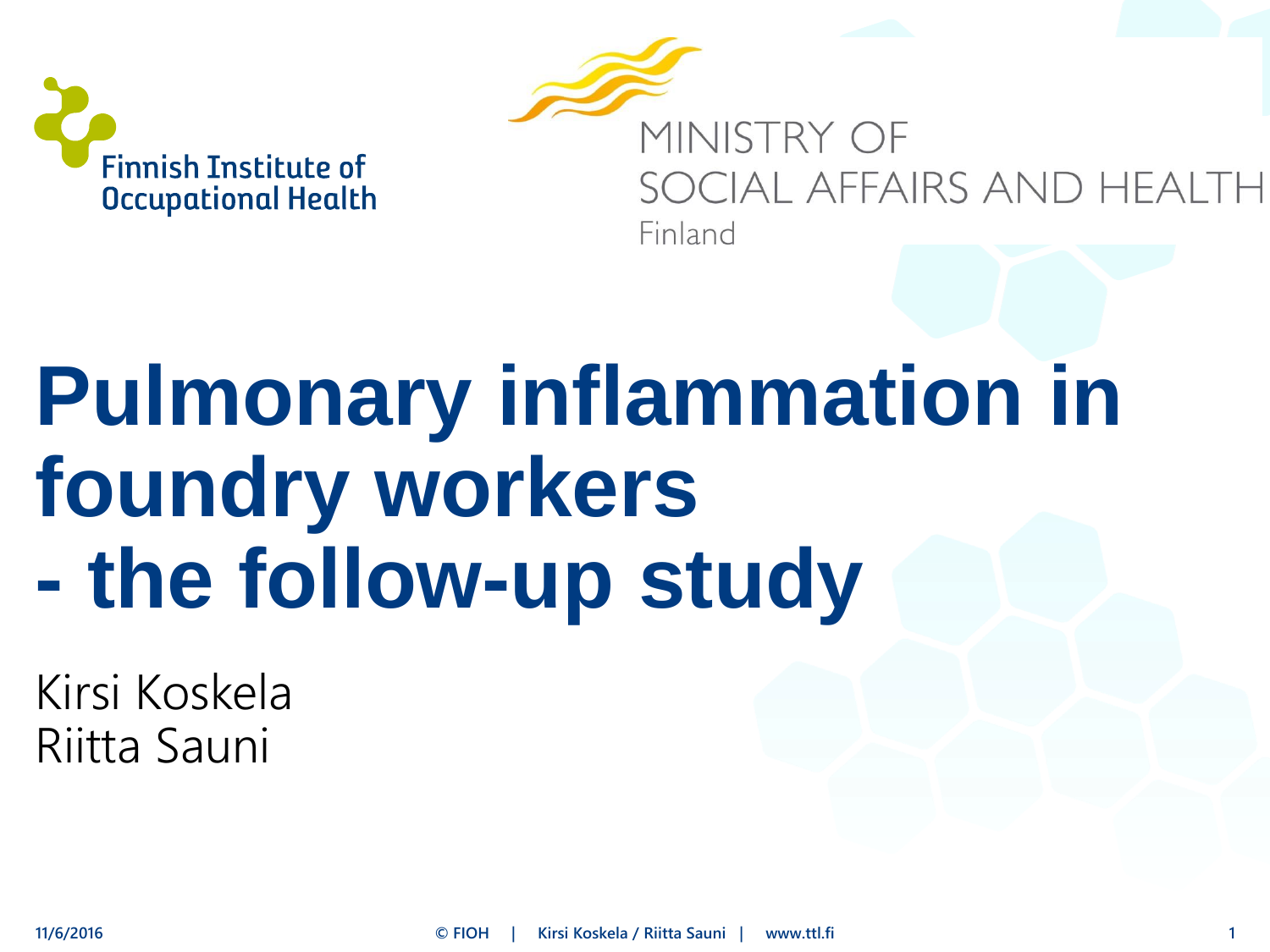## The expert group

Kirsi Koskela<sup>1,2</sup>, Riitta Sauni<sup>1</sup>, Panu Oksa<sup>1</sup>, Jaakko Nevalainen<sup>3</sup>, Lauri Lehtimäki<sup>4</sup>, Eeva Moilanen<sup>4</sup>, Jukka Uitti<sup>1,3</sup>

<sup>1</sup>Finnish Institute of Occupational Health

<sup>2</sup>The Out-patient Clinic of Occupational Medicine, Tampere University Hospital, Finland

<sup>3</sup> The University of Tampere, School of Health Sciences

<sup>4</sup>The Immunopharmacology Research Group, University of Tampere School of Medicine and Tampere University Hospital, Tampere, Finland

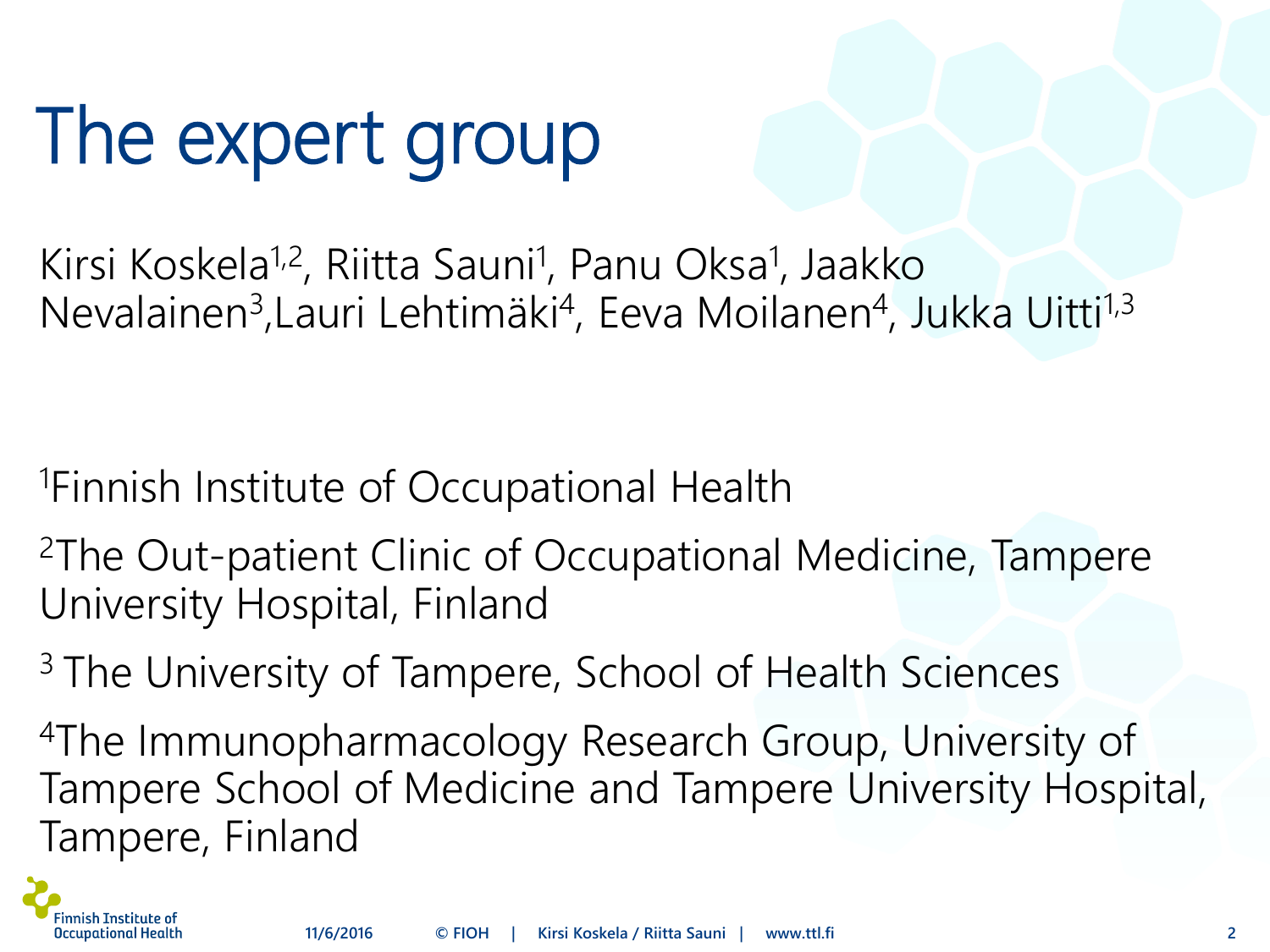# Background

- Foundry work is associated with exposure to a mixture of dusts, gases and fumes.
- The most important component of foundry dust is probably crystalline silica (quartz).
- Irritation of airways by occupational exposure to dusts may evoke biological reactions that can be measured by the production of different inflammatory markers.



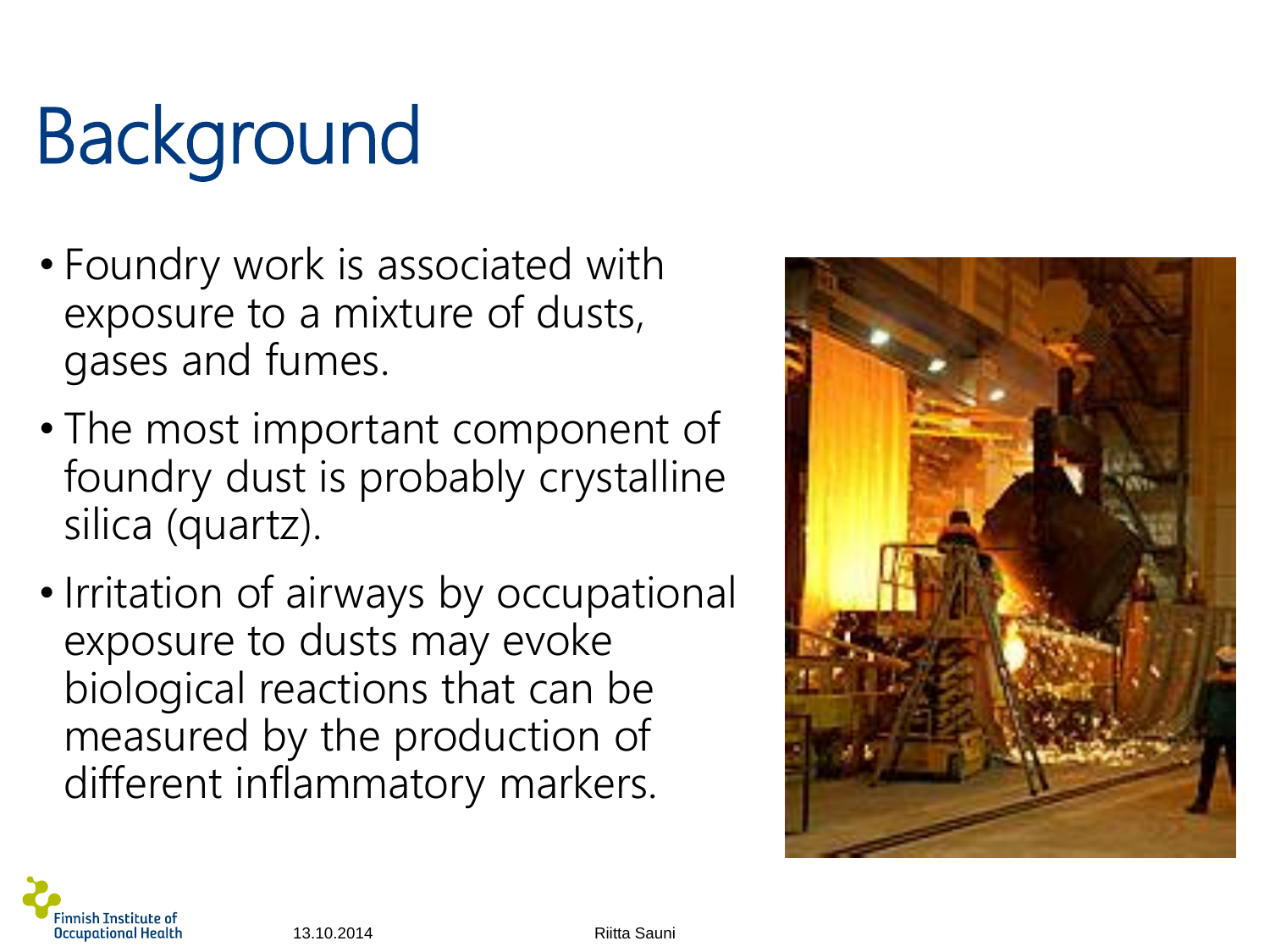## Inflammation in the airways

- Exhaled NO measurement is a noninvasive tool for assessing lung inflammation.
- Peripheral and central NO output can be separated by measuring exhaled NO at multiple exhalation flow rates.
- Markers of pulmonary inflammation can be non-invasively sampled by collecting exhaled breath condensate (EBC).
- Systemic inflammation is present in many lung diseases, and it can be assessed by measuring levels of inflammatory mediators in plasma.



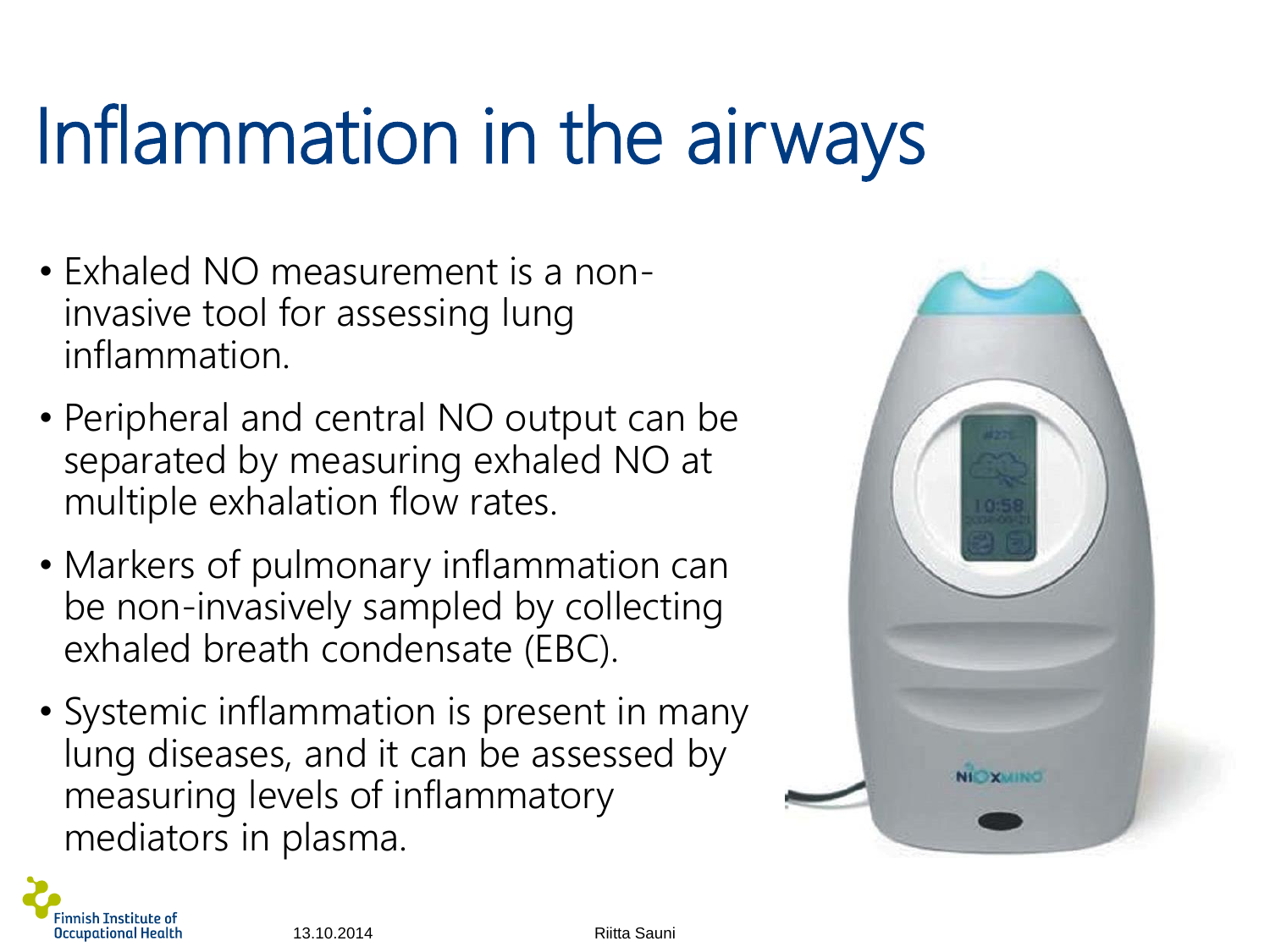## Previous study

Finnish Institute of **Occupational Health** 

(Koskela et al. Pulmonary inflammation in foundry workers. J Occup Environ Med. 2015 Feb;57(2):124-8)

- In 2006 we examined 476 dust-exposed and non-exposed foundry workers, and assessed the individual cumulative exposure to dusts and respirable quartz.
- After adjusting for pack-years of smoking, increased levels of alveolar NO, serum C-reactive protein, and interleukin-8 were associated with a higher level of cumulative exposure to dust.
- Bronchial NO, other inflammatory markers in serum or in exhaled breath condensate did not show increasing trends along with increasing cumulative dust exposure.
- Conclusion: Dust exposure in foundry work may induce both systemic and alveolar inflammation.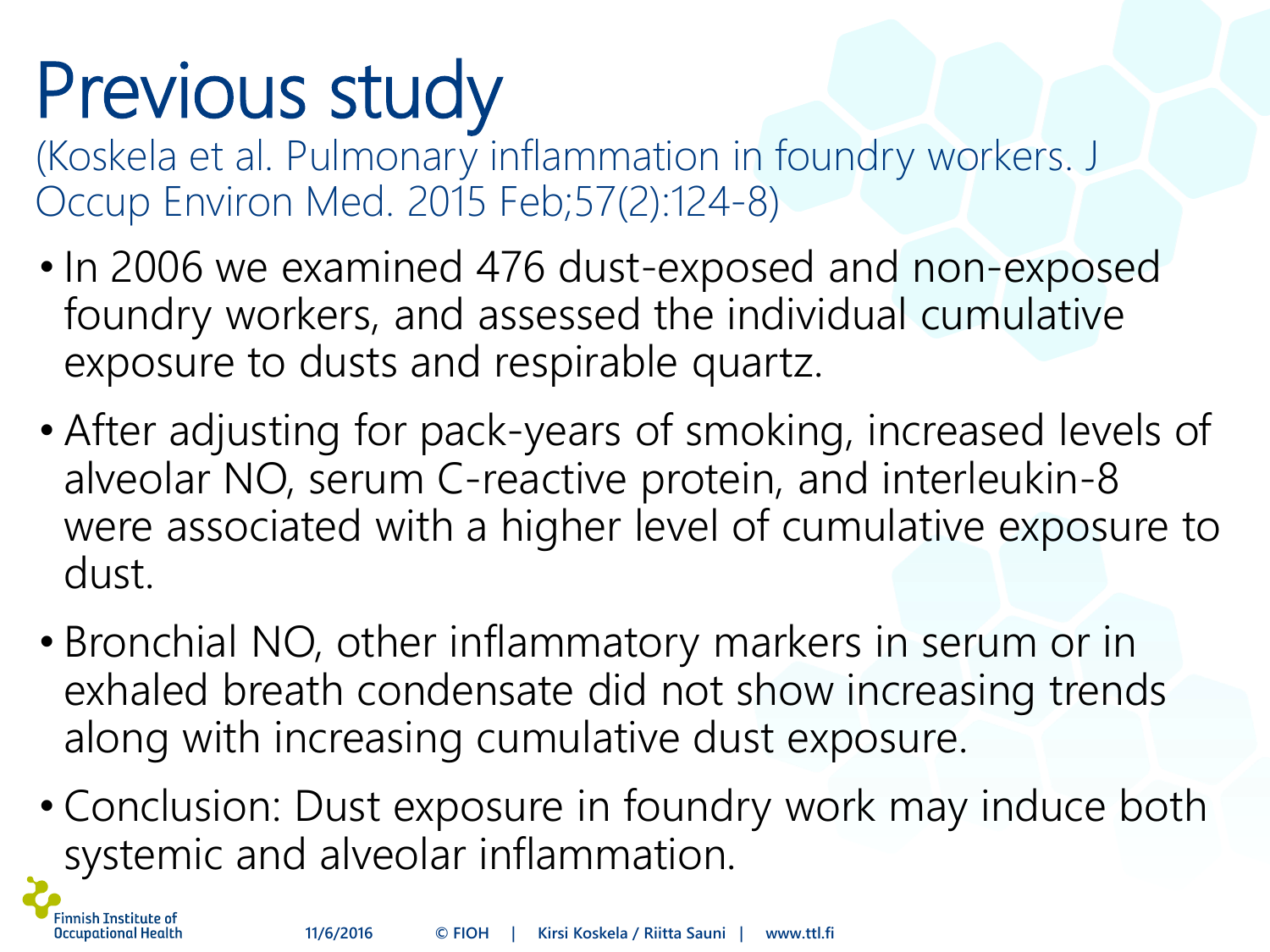## The objective of the new study

To assess the changes in inflammatory markers of dust-exposed foundry workers and nonexposed controls after a follow-up period (approximately 6.5 years)

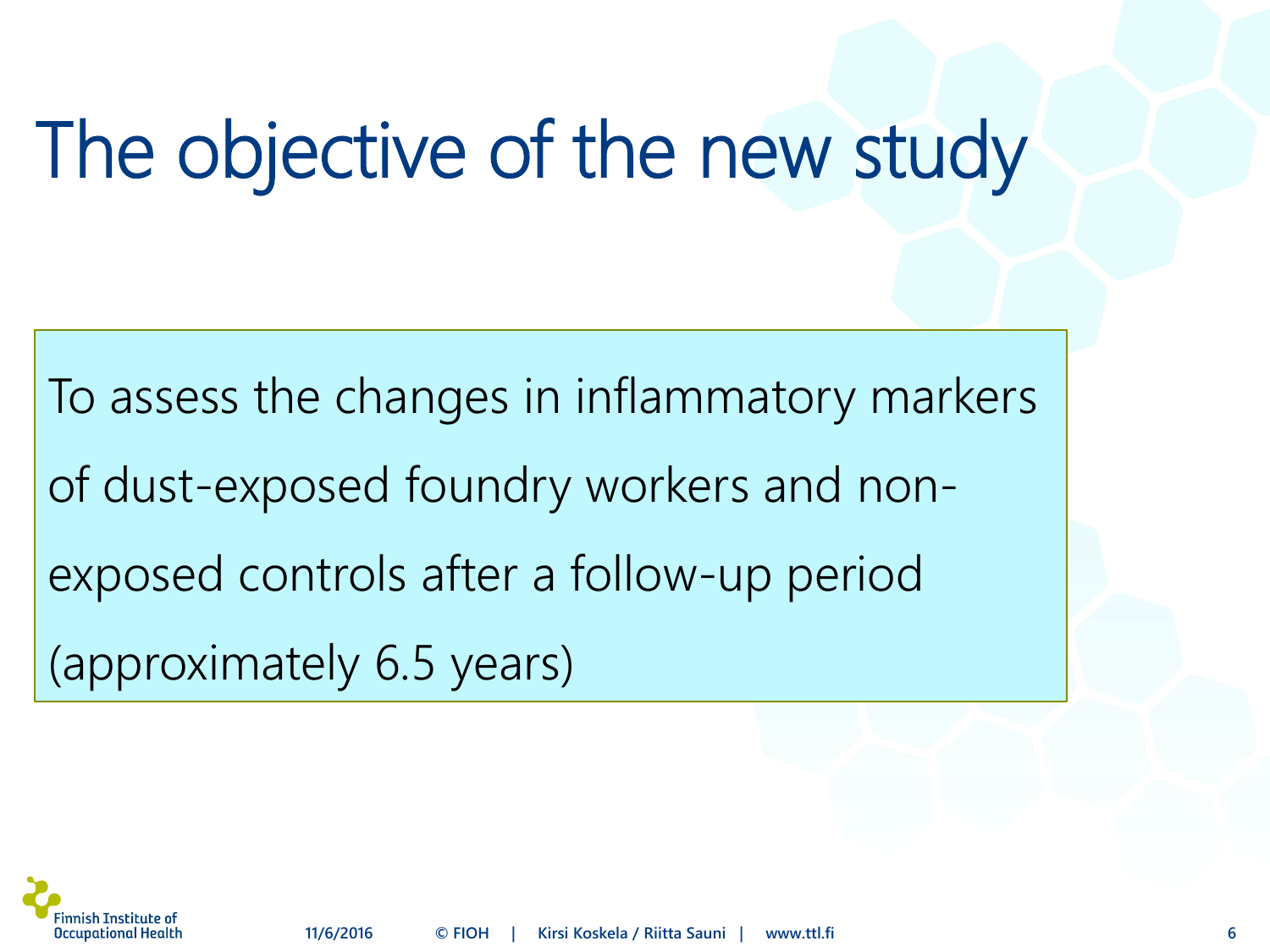## **Participants**

- The follow-up study was conducted in a Finnish steel cast foundry during 2011-2013.
- A total of 135 people participated in the follow-up study. The results of 116 participants were included in the study.
- Inclusion criteria: Participation in the baseline study.
- Exclusion criteria:
	- Asthma diagnosed by physician (n=9)
	- Possible confounding occupational exposure in the foundry or in the new workplace  $(n=8)$
	- Female gender (n=2)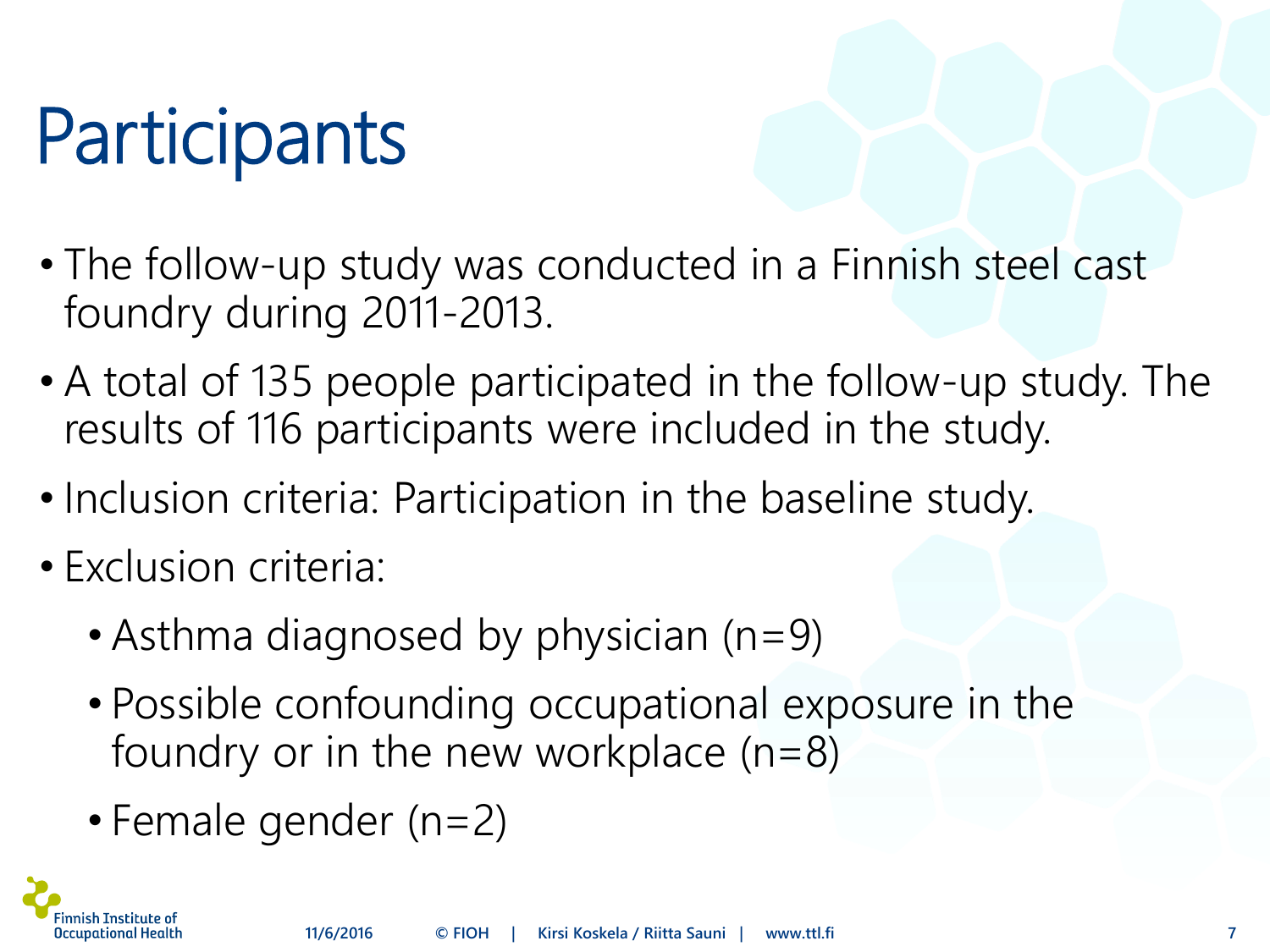### Assessment of exposure

- Assessment of cumulative exposure (milligram-years, mg-y) to dust and respirable quartz during the working history until 2005 was performed as part of our previous study.
- It was based on the results of industrial hygienic measurements and the job histories of the participants.
- The exposed participants were divided into two cumulative dust exposure categories (low  $\leq$  53 mg-y and high > 53 mg-y), using the median value of the cumulative dust exposure of the exposed participants.

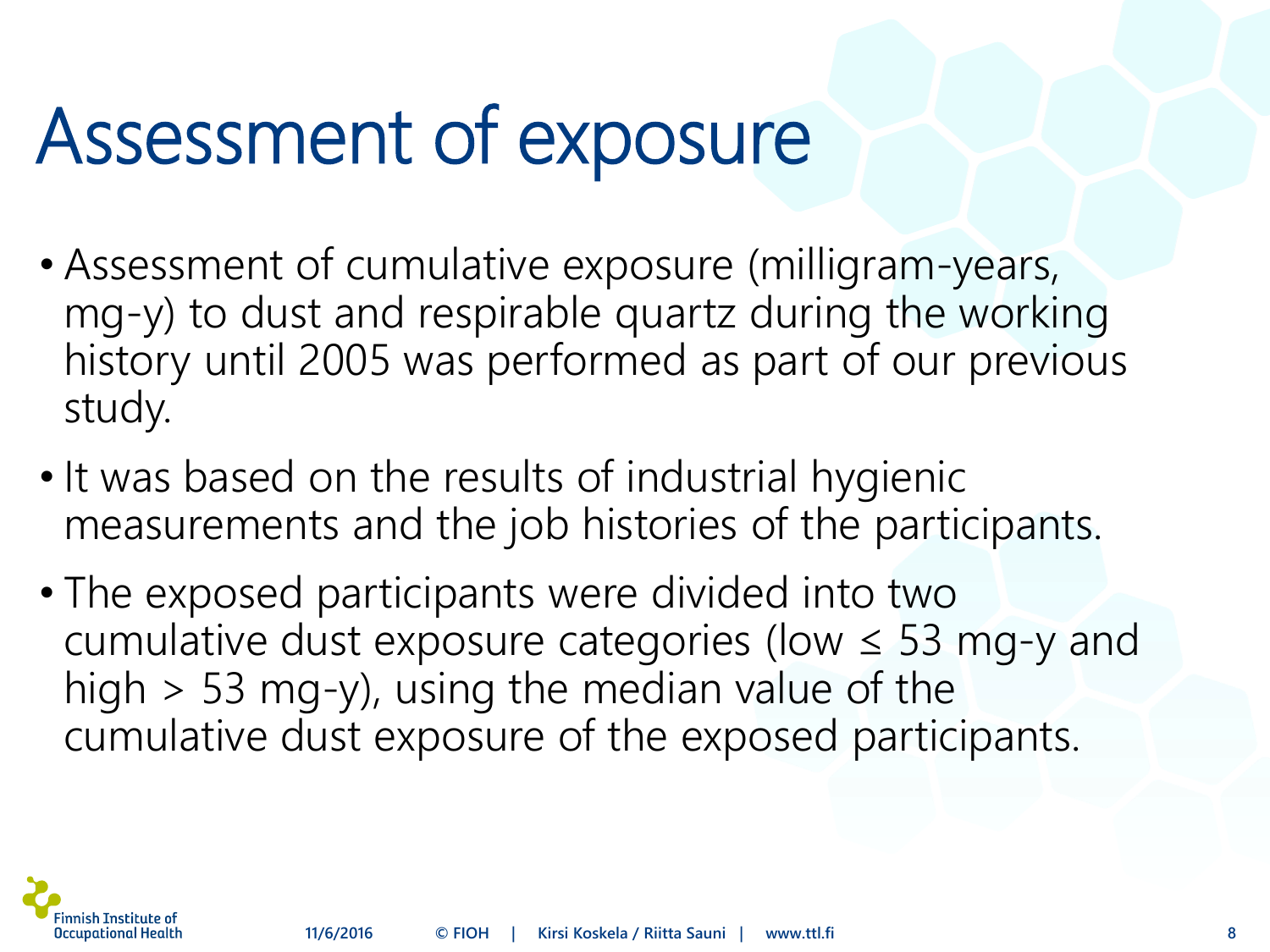#### Results of breathing zone measurements (total dust)



Results of breathing zone dust measurements (total dust) in different compartments from 1973 to 2004 (mean of median values of each period shown as mg/m<sup>3</sup>). Results of breathing dust measurements are lacking in coremaking in 1990's.

Finnish Institute of **Occupational Health**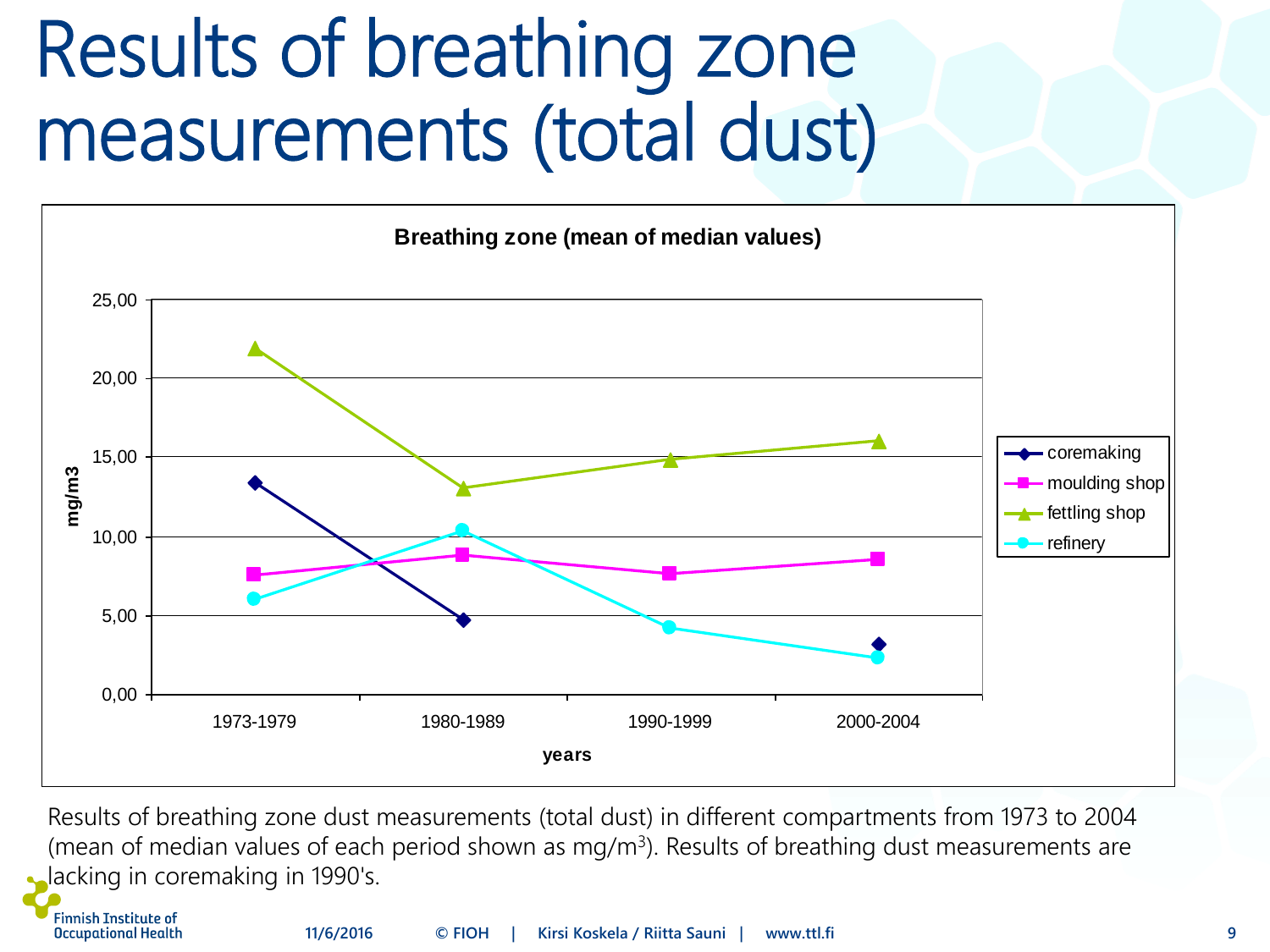### Results of  $PM_{10}$ ,  $PM_{2.5}$  and  $\lt 1$ um fine particles

| Department | $PM_{10}$ , mg/m <sup>3</sup> | $PM_{2.5}$ , mg/m <sup>3</sup> | Fine particles<br>$<$ 1 um,<br>number/ $cm3$ |
|------------|-------------------------------|--------------------------------|----------------------------------------------|
| Moulding   | $0.32 - 0.41$                 | $0.21 - 0.22$                  | 78 000 - 128 000                             |
| Smeltery   | 2.88                          | 2.54                           | 240 000                                      |
| Refinery   | $0.28 - 0.51$                 | $0.25 - 0.48$                  | 96 000 - 103 000                             |

- $PM_{10}$  and  $PM_{2,5}$  were measured by two DustTrak-monitors (TSI).
- An impactor was added to the other monitor.
- Fine particles were measured by P-Trak-monitor (TSI).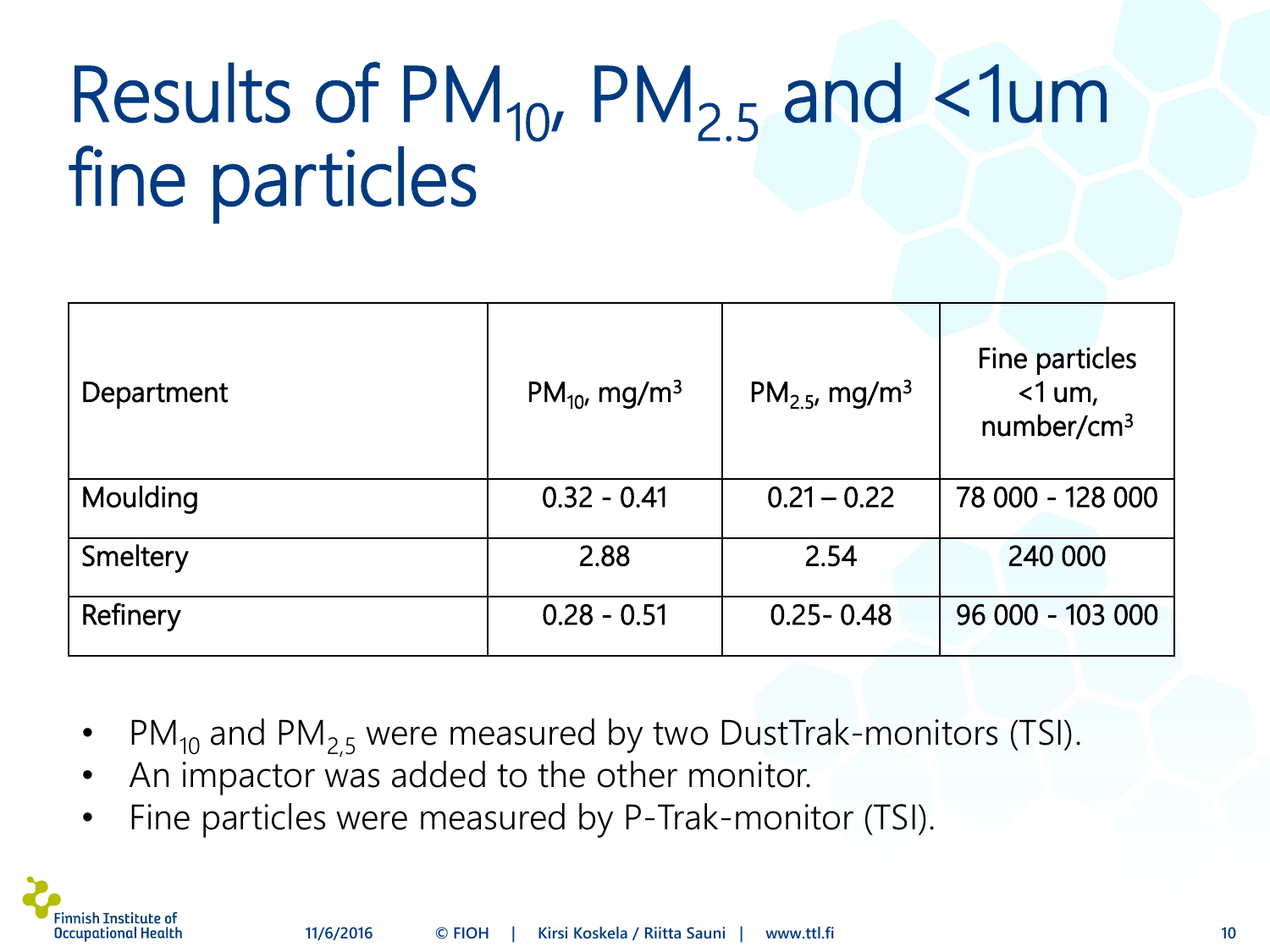## **Methods**

- Questionnaire and spirometry
- Exhaled NO measurements
	- Alveolar and bronchial NO
- Exhaled breath condensate samples
	- 8-isoprostane
- Serum samples
	- Myeloperoksidase (MPO)
	- E-selectin
	- Interleukin-6 (IL-6)
	- Interleukin-8 (IL-8)



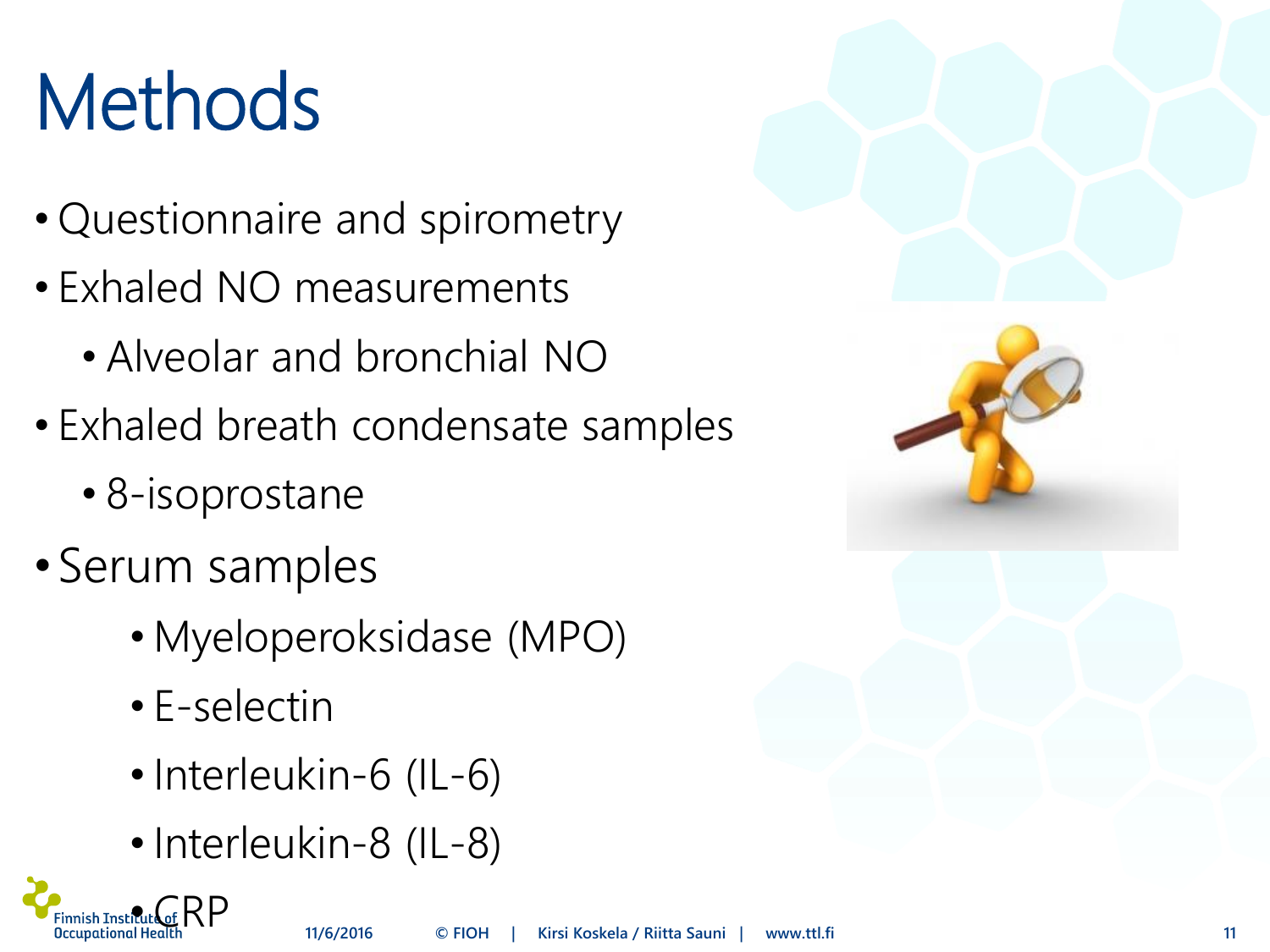#### Preliminary results, alveolar NO in exhaled breath

- At the baseline the mean concentration of alveolar NO was highest in the high exposure group and that of the control group was the lowest.
- After the follow-up period, the mean concentration of alveolar NO was still highest in the high exposure group and it had increased significantly more than in the low exposure group or in the control group.

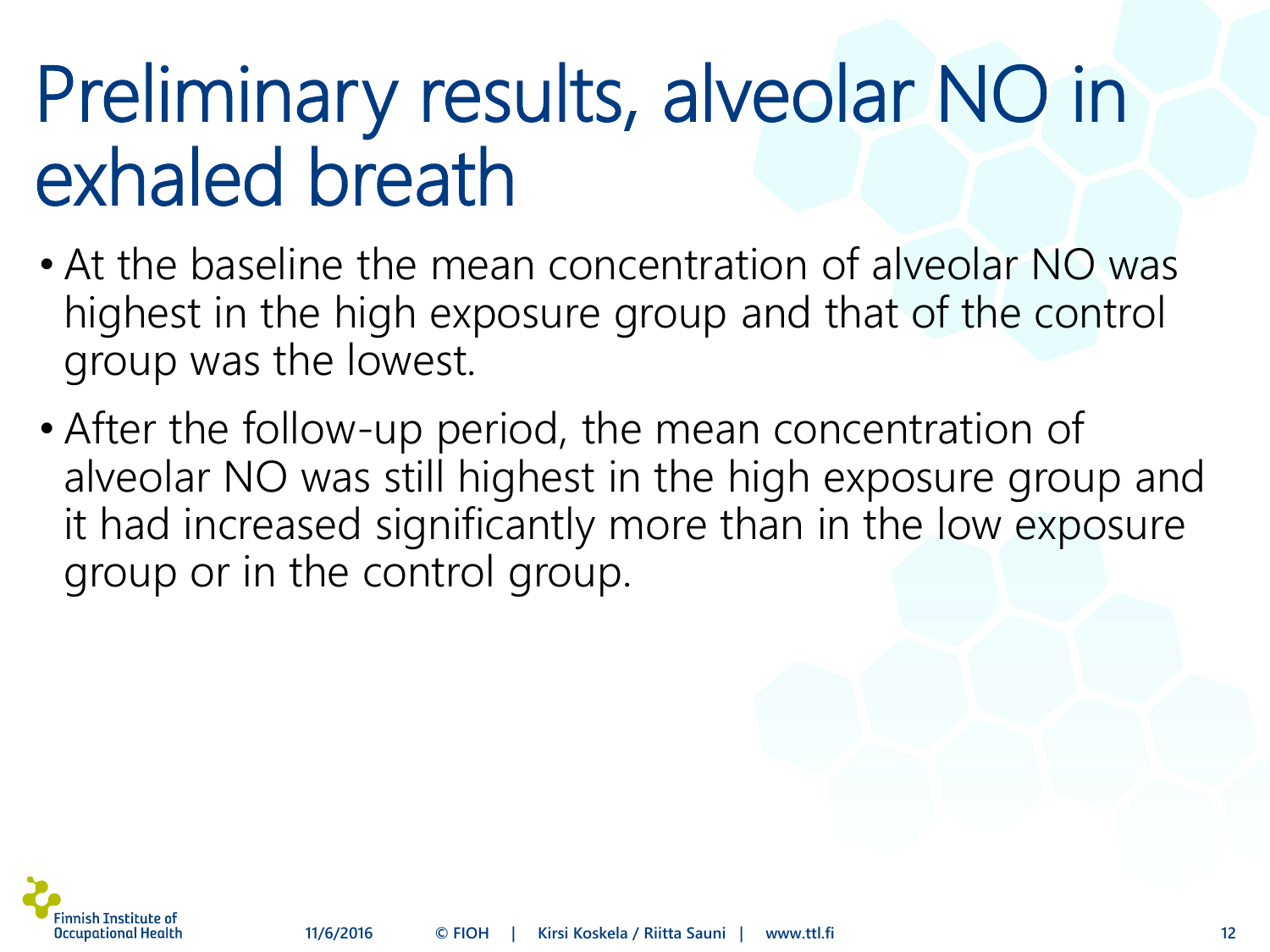### Preliminary results, IL-6 in serum

- The mean concentration of IL-6 in serum was highest in the high exposure group and that of the low exposure group was the lowest.
- The mean concentration of IL-6 in serum increased in all three study groups (high exposure, low exposure, controls)
- Cumulative exposure was significantly associated with the concentration of IL-6 in serum (repeated measures ANOVA, adjusted for smoking)

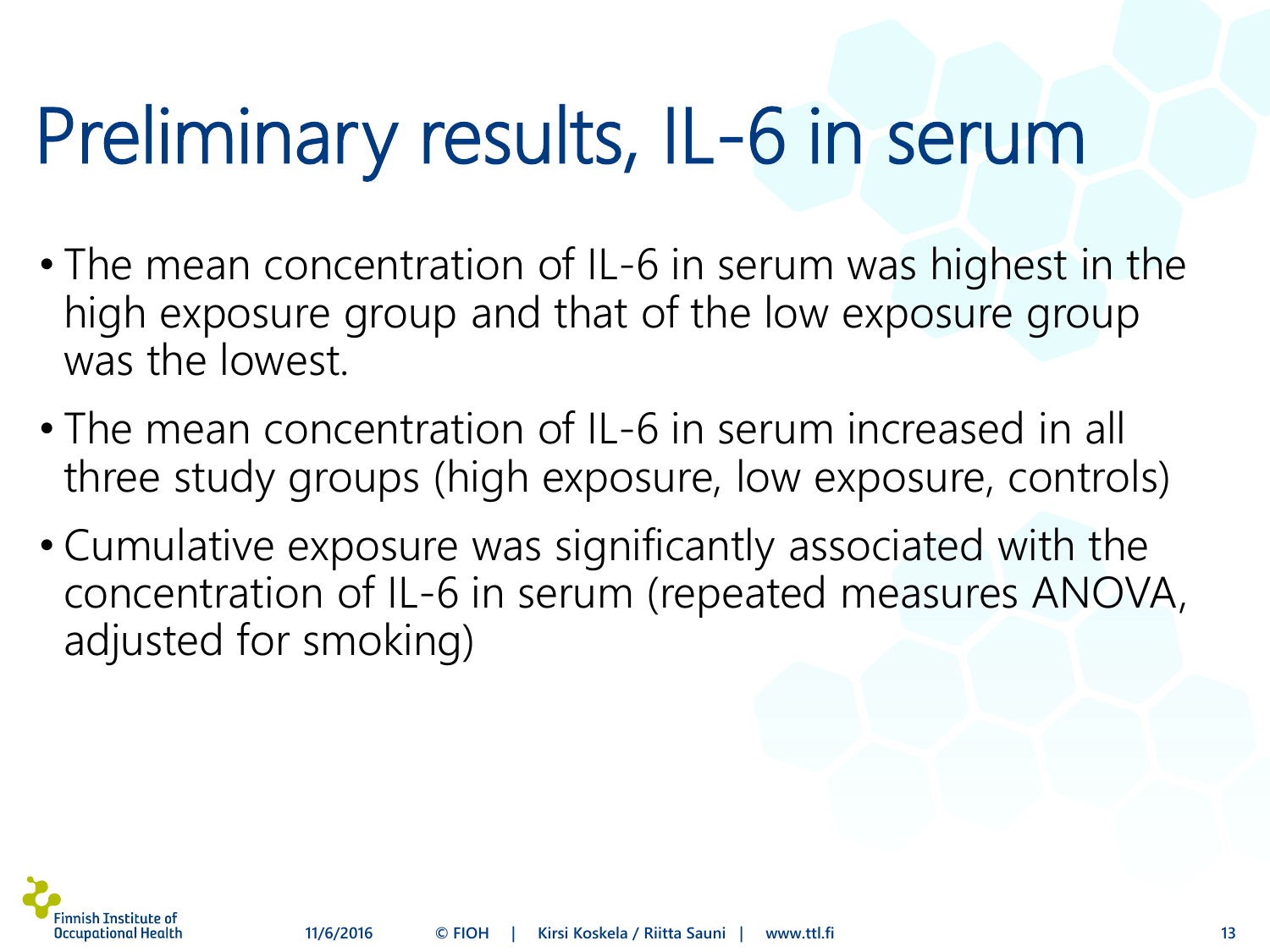#### Preliminary results, IL-8 in serum

- At the baseline, the mean serum concentration of IL-8 was highest in the control group.
- After the follow-up period, IL-8 tended to elevate more in low and high exposure groups compared to controls (repeated measures ANOVA, adjusted for smoking and age)

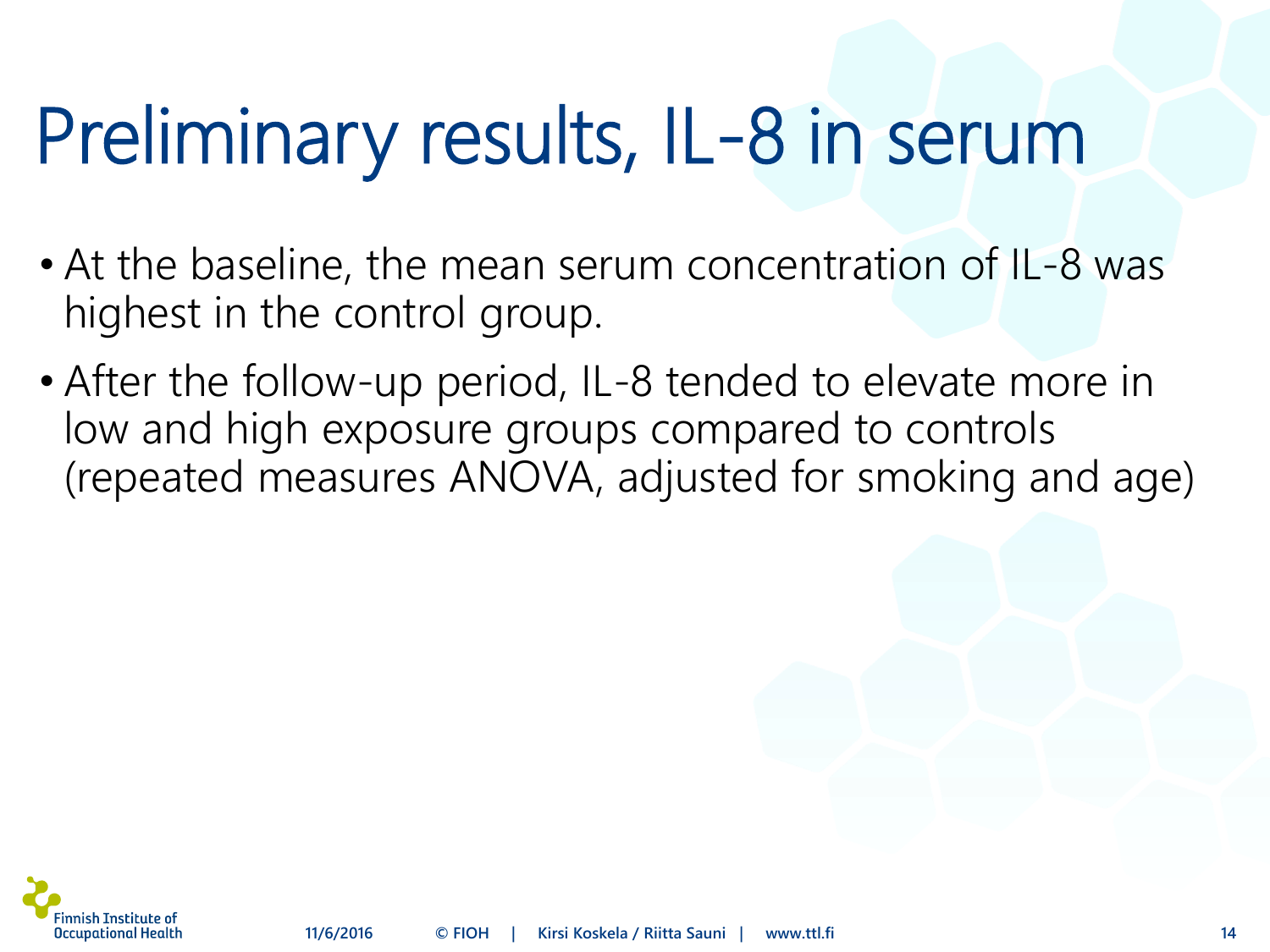### The inflammatory reaction goes on?

- Alveolar NO of the former foundry workers increased significantly more during follow-up compared to current foundry workers or unexposed controls.
- This suggests that the inflammatory reaction in the pulmonary tissue induced by dust exposure does not stop when the exposure ceases.
- The limitation of dust exposure during working time is important also in the perspective of health after the work career.

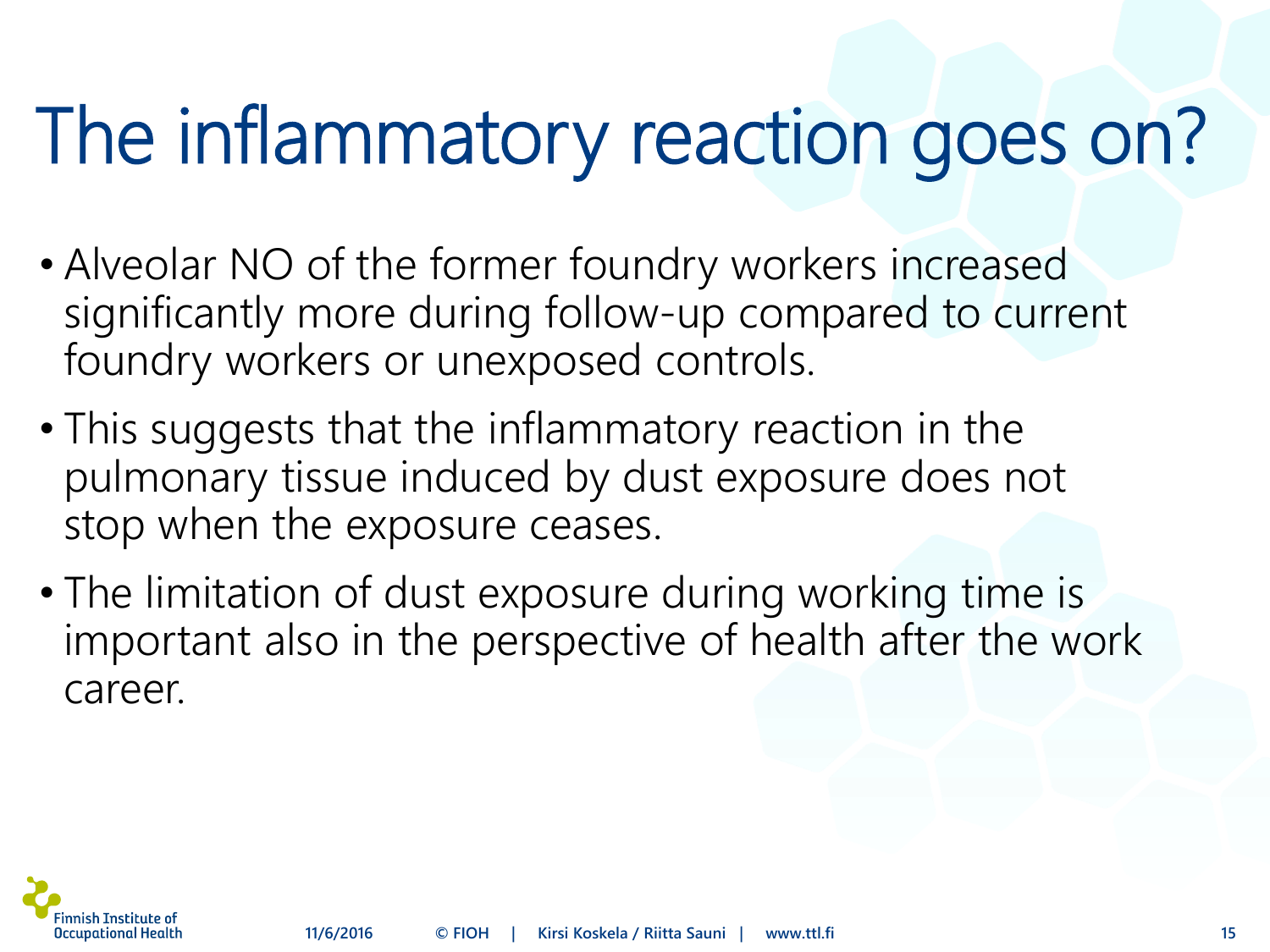### **Conclusions**

- Alveolar NO seems to be a useful tool to detect subclinical pulmonary inflammatory reaction following dust exposure.
- More studies are needed to investigate alveolar NO levels according to different occupational exposure settings and to establish reference values.
- More studies are also needed to study the feasibility of serum and exhaled breath condensate markers in detecting exposure induced reactions.